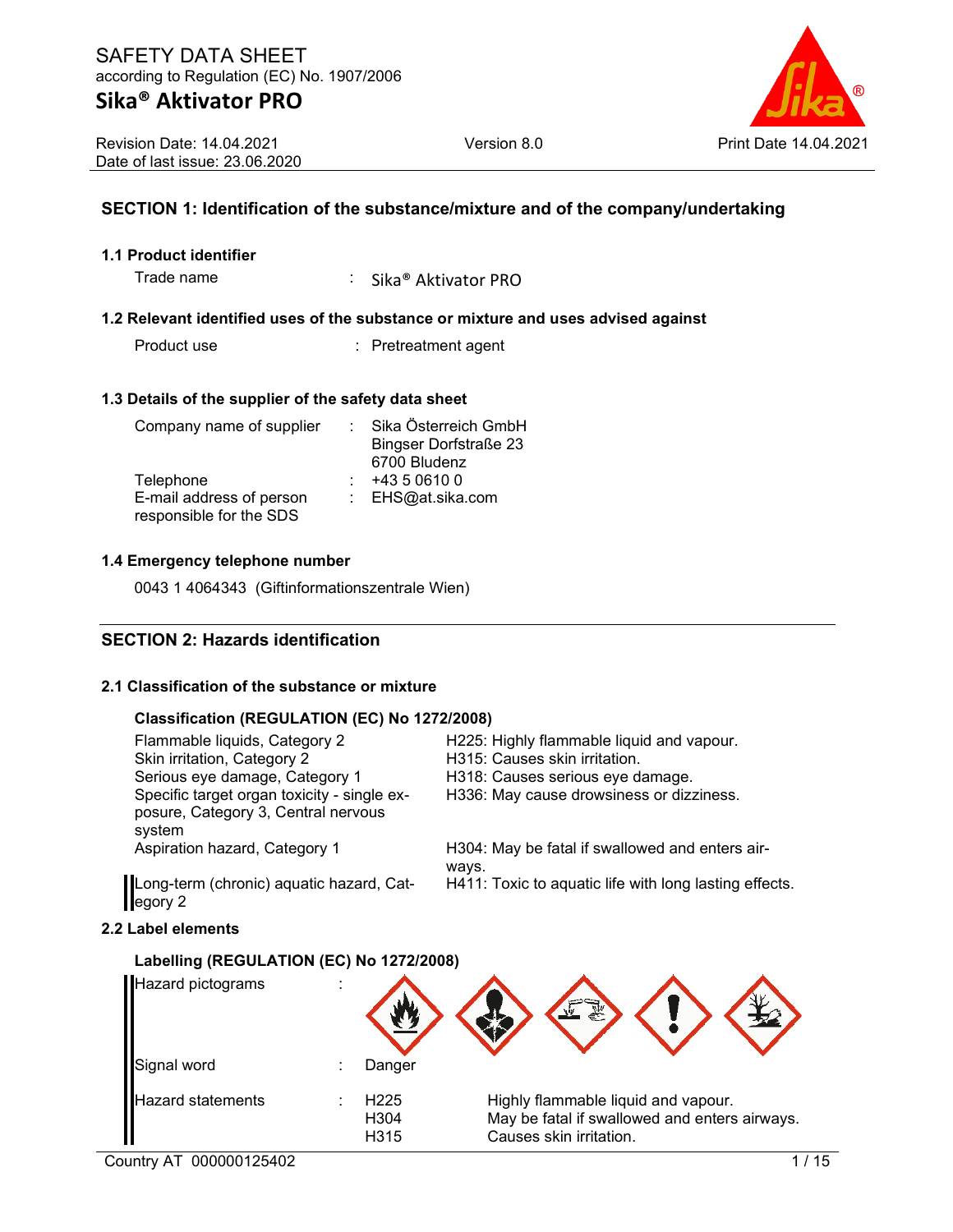# **Sika® Aktivator PRO**

Revision Date: 14.04.2021 Date of last issue: 23.06.2020



| H318<br>H336<br>H411 | Causes serious eye damage.<br>May cause drowsiness or dizziness.<br>Toxic to aquatic life with long lasting effects.                                                                                                 |
|----------------------|----------------------------------------------------------------------------------------------------------------------------------------------------------------------------------------------------------------------|
| <b>Prevention:</b>   |                                                                                                                                                                                                                      |
| P <sub>210</sub>     | Keep away from heat, hot surfaces, sparks,<br>open flames and other ignition sources. No<br>smoking.                                                                                                                 |
| P273                 | Avoid release to the environment.                                                                                                                                                                                    |
| P <sub>280</sub>     | Wear protective gloves/ protective clothing/<br>eye protection/ face protection.                                                                                                                                     |
| <b>Response:</b>     |                                                                                                                                                                                                                      |
| P301 + P310          | IF SWALLOWED: Immediately call a<br>POISON CENTER/ doctor.                                                                                                                                                           |
|                      | P305 + P351 + P338 + P310 IF IN EYES: Rinse cautiously<br>with water for several minutes. Remove con-<br>tact lenses, if present and easy to do. Con-<br>tinue rinsing. Immediately call a POISON<br>CENTER/ doctor. |
| P331                 | Do NOT induce vomiting.                                                                                                                                                                                              |
| P370 + P378          | In case of fire: Use dry sand, dry chemical or<br>alcohol-resistant foam to extinguish.                                                                                                                              |
| P391                 | Collect spillage.                                                                                                                                                                                                    |
|                      |                                                                                                                                                                                                                      |

### **Hazardous components which must be listed on the label:**

Hydrocarbons, C7, n-alkanes, isoalkanes, cyclics bis(trimethoxysilylpropyl)amine

### **Additional Labelling**

EUH208 Contains 3-trimethoxysilylpropane-1-thiol. May produce an allergic reaction.

### **2.3 Other hazards**

This substance/mixture contains no components considered to be either persistent, bioaccumulative and toxic (PBT), or very persistent and very bioaccumulative (vPvB) at levels of 0.1% or higher.

Ecological information: The substance/mixture does not contain components considered to have endocrine disrupting properties according to REACH Article 57(f) or Commission Delegated regulation (EU) 2017/2100 or Commission Regulation (EU) 2018/605 at levels of 0.1% or higher.

Toxicological information: The substance/mixture does not contain components considered to have endocrine disrupting properties according to REACH Article 57(f) or Commission Delegated regulation (EU) 2017/2100 or Commission Regulation (EU) 2018/605 at levels of 0.1% or higher.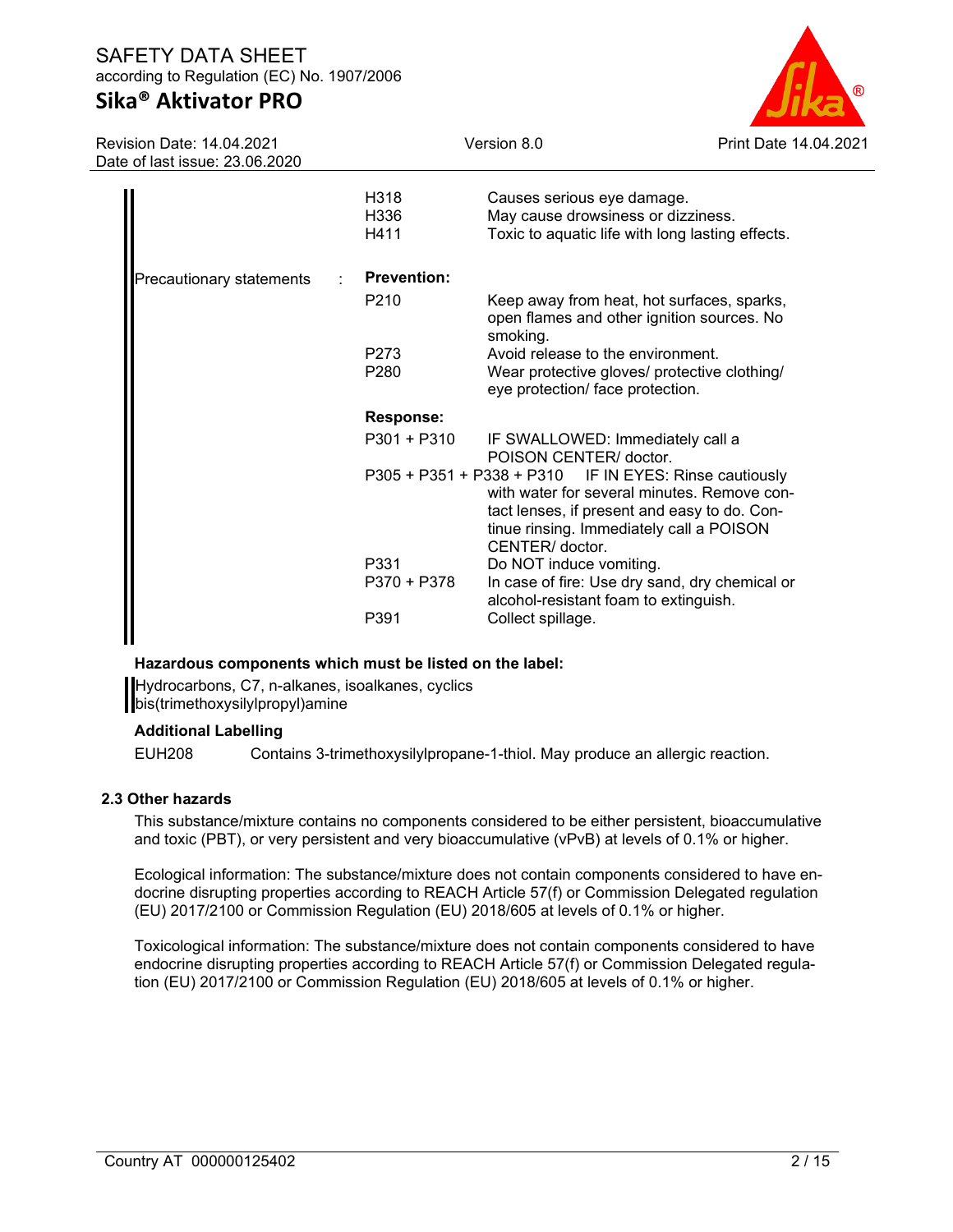Revision Date: 14.04.2021 Date of last issue: 23.06.2020



# **SECTION 3: Composition/information on ingredients**

### **3.2 Mixtures**

### **Components**

| Chemical name                    | CAS-No.             | Classification             | Concentration |
|----------------------------------|---------------------|----------------------------|---------------|
|                                  | EC-No.              |                            | (% w/w)       |
|                                  | Registration number |                            |               |
| Hydrocarbons, C7, n-alkanes,     | Not Assigned        | Flam. Lig. 2; H225         | >=80          |
| isoalkanes, cyclics              | 927-510-4           | Skin Irrit. 2; H315        |               |
| Contains:                        | 265-151-9           | STOT SE 3; H336            |               |
| cyclohexane $>= 2 %$             | 01-2119475515-33-   | Asp. Tox. 1; H304          |               |
|                                  | XXXX [corresponding | Aquatic Chronic 2;         |               |
|                                  | group CAS 64742-49- | H411                       |               |
|                                  |                     |                            |               |
| bis(trimethoxysilylpropyl)amine  | 82985-35-1          | Eye Dam. 1; H318           | $>= 3 - 5$    |
| Contains:                        | 280-084-5           |                            |               |
| methanol $\leq 0.3$ %            | 01-2119969956-12-   |                            |               |
|                                  | <b>XXXX</b>         |                            |               |
| 3-trimethoxysilylpropane-1-thiol | 4420-74-0           | Acute Tox. 4; H302         | $>= 0.25 - 1$ |
| Contains:                        | 224-588-5           | <b>Skin Sens. 1B; H317</b> |               |
| methanol $\leq 0.99\%$           | 01-2120763539-41-   | Aquatic Chronic 2;         |               |
|                                  | XXXX                | H411                       |               |

For explanation of abbreviations see section 16.

## **SECTION 4: First aid measures**

### **4.1 Description of first aid measures**

| General advice          | : Move out of dangerous area.<br>Consult a physician.<br>Show this safety data sheet to the doctor in attendance.                                                                                                                                                                                                       |
|-------------------------|-------------------------------------------------------------------------------------------------------------------------------------------------------------------------------------------------------------------------------------------------------------------------------------------------------------------------|
| If inhaled              | : Move to fresh air.<br>Consult a physician after significant exposure.                                                                                                                                                                                                                                                 |
| In case of skin contact | : Take off contaminated clothing and shoes immediately.<br>Wash off with soap and plenty of water.<br>If symptoms persist, call a physician.                                                                                                                                                                            |
| In case of eye contact  | Small amounts splashed into eyes can cause irreversible tis-<br>sue damage and blindness.<br>In the case of contact with eyes, rinse immediately with plenty<br>of water and seek medical advice.<br>Continue rinsing eyes during transport to hospital.<br>Remove contact lenses.<br>Keep eye wide open while rinsing. |
| If swallowed            | Do not induce vomiting without medical advice.<br>Rinse mouth with water.<br>Do not give milk or alcoholic beverages.                                                                                                                                                                                                   |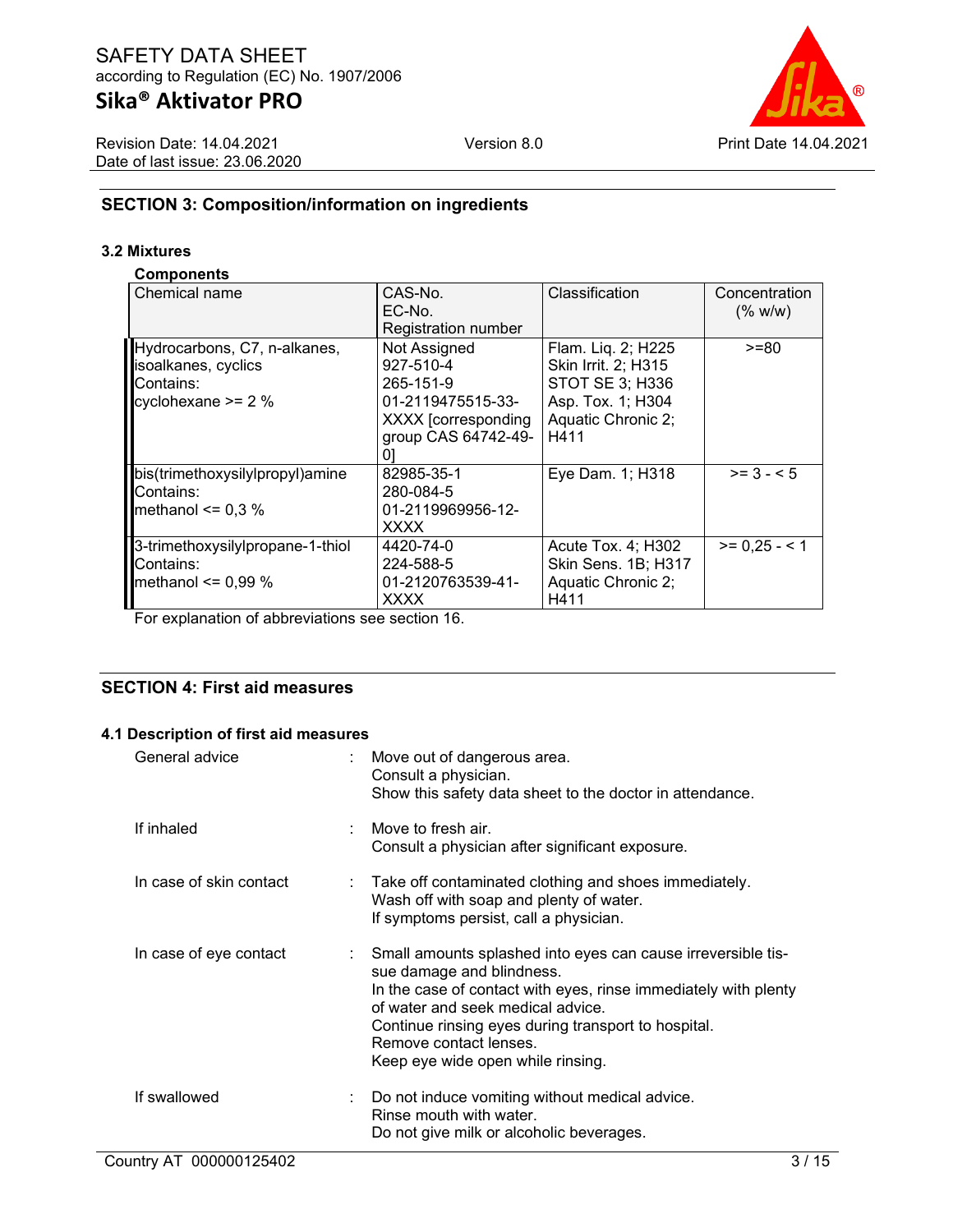Revision Date: 14.04.2021 Date of last issue: 23.06.2020



Never give anything by mouth to an unconscious person.

### **4.2 Most important symptoms and effects, both acute and delayed**

| Symptoms     | Aspiration may cause pulmonary oedema and pneumonitis.<br>Excessive lachrymation<br>Erythema<br>Dermatitis<br>Loss of balance<br>Vertigo<br>See Section 11 for more detailed information on health effects<br>and symptoms. |
|--------------|-----------------------------------------------------------------------------------------------------------------------------------------------------------------------------------------------------------------------------|
| <b>Risks</b> | : Risk of serious damage to the lungs (by aspiration).<br>irritant effects                                                                                                                                                  |
|              | May be fatal if swallowed and enters airways.<br>Causes skin irritation.<br>Causes serious eye damage.<br>May cause drowsiness or dizziness.                                                                                |

#### **4.3 Indication of any immediate medical attention and special treatment needed**

| Treatment | Treat symptomatically. |  |
|-----------|------------------------|--|
|           |                        |  |

### **SECTION 5: Firefighting measures**

| 5.1 Extinguishing media                                   |                                                                                                                                                                                       |
|-----------------------------------------------------------|---------------------------------------------------------------------------------------------------------------------------------------------------------------------------------------|
| Suitable extinguishing media : Alcohol-resistant foam     | Carbon dioxide (CO2)<br>Dry chemical                                                                                                                                                  |
| Unsuitable extinguishing<br>media                         | : Water<br>High volume water jet                                                                                                                                                      |
| 5.2 Special hazards arising from the substance or mixture |                                                                                                                                                                                       |
| fighting                                                  | Specific hazards during fire- : Do not use a solid water stream as it may scatter and spread<br>fire.<br>Do not allow run-off from fire fighting to enter drains or water<br>courses. |
| ucts                                                      | Hazardous combustion prod- : No hazardous combustion products are known                                                                                                               |
| 5.3 Advice for firefighters                               |                                                                                                                                                                                       |
| for firefighters                                          | Special protective equipment : In the event of fire, wear self-contained breathing apparatus.                                                                                         |
| Further information                                       | Use water spray to cool unopened containers.<br>Collect contaminated fire extinguishing water separately. This                                                                        |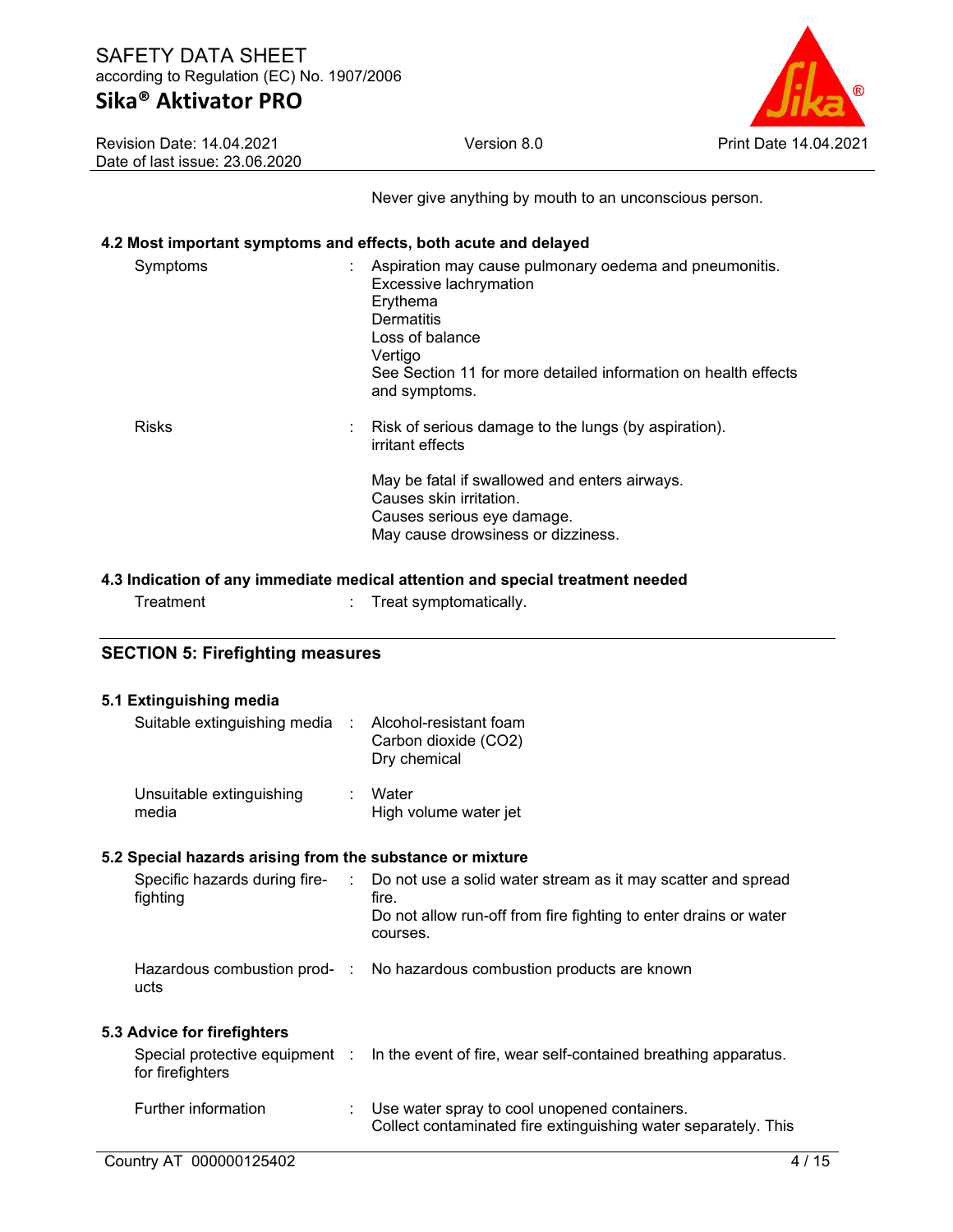# **Sika® Aktivator PRO**

Revision Date: 14.04.2021 Date of last issue: 23.06.2020



tions. Vapours can accumulate in low areas.

must not be discharged into drains. Fire residues and contaminated fire extinguishing water must be disposed of in accordance with local regulations.

# **SECTION 6: Accidental release measures**

| 6.1 Personal precautions, protective equipment and emergency procedures |  |                                                             |  |  |
|-------------------------------------------------------------------------|--|-------------------------------------------------------------|--|--|
| Personal precautions                                                    |  | $\therefore$ Use personal protective equipment.             |  |  |
|                                                                         |  | Remove all sources of ignition.                             |  |  |
|                                                                         |  | Deny access to unprotected persons.                         |  |  |
|                                                                         |  | Beware of vapours accumulating to form explosive concentra- |  |  |

#### **6.2 Environmental precautions**

| Environmental precautions | : Prevent product from entering drains.<br>If the product contaminates rivers and lakes or drains inform |
|---------------------------|----------------------------------------------------------------------------------------------------------|
|                           | respective authorities.                                                                                  |

### **6.3 Methods and material for containment and cleaning up**

Methods for cleaning up : Contain spillage, and then collect with non-combustible absorbent material, (e.g. sand, earth, diatomaceous earth, vermiculite) and place in container for disposal according to local / national regulations (see section 13).

### **6.4 Reference to other sections**

For personal protection see section 8.

### **SECTION 7: Handling and storage**

### **7.1 Precautions for safe handling**

| Advice on safe handling                            | : Avoid exceeding the given occupational exposure limits (see<br>section 8).<br>Do not get in eyes, on skin, or on clothing.<br>For personal protection see section 8.<br>Smoking, eating and drinking should be prohibited in the ap-<br>plication area.<br>Take precautionary measures against static discharge.<br>Open drum carefully as content may be under pressure.<br>Take necessary action to avoid static electricity discharge<br>(which might cause ignition of organic vapours).<br>Follow standard hygiene measures when handling chemical<br>products |
|----------------------------------------------------|-----------------------------------------------------------------------------------------------------------------------------------------------------------------------------------------------------------------------------------------------------------------------------------------------------------------------------------------------------------------------------------------------------------------------------------------------------------------------------------------------------------------------------------------------------------------------|
| Advice on protection against<br>fire and explosion | Use explosion-proof equipment. Keep away from heat/ sparks/<br>open flames/ hot surfaces. No smoking. Take precautionary<br>measures against electrostatic discharges.                                                                                                                                                                                                                                                                                                                                                                                                |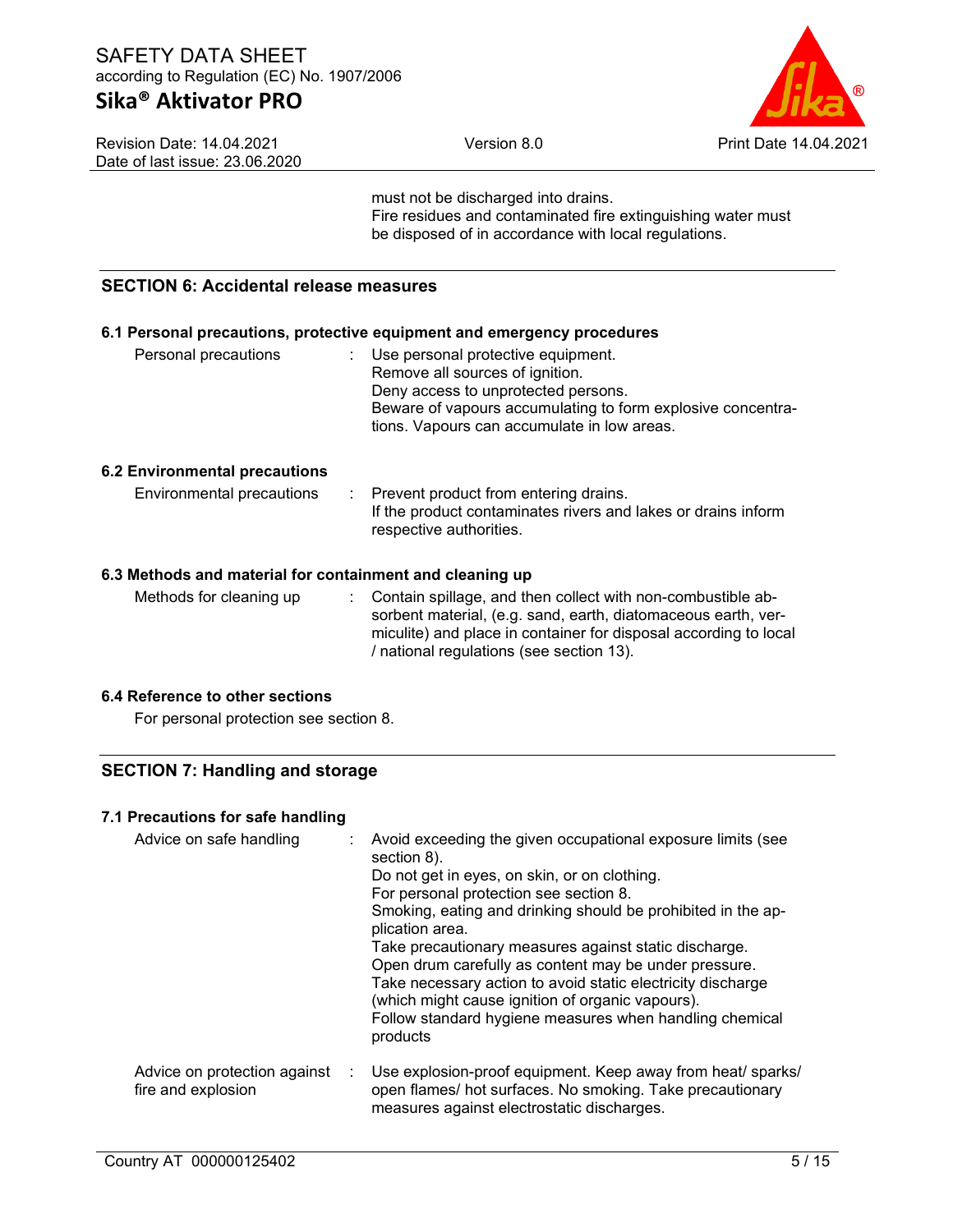

| <b>Revision Date: 14.04.2021</b><br>Date of last issue: 23.06.2020 |    | Version 8.0                                                                                                                                                                                 | Print Date 14.04.2021 |
|--------------------------------------------------------------------|----|---------------------------------------------------------------------------------------------------------------------------------------------------------------------------------------------|-----------------------|
| Hygiene measures                                                   |    | : Handle in accordance with good industrial hygiene and safety<br>practice. When using do not eat or drink. When using do not<br>smoke. Wash hands before breaks and at the end of workday. |                       |
| 7.2 Conditions for safe storage, including any incompatibilities   |    |                                                                                                                                                                                             |                       |
| Requirements for storage<br>areas and containers                   | ÷. | Store in cool place. Containers which are opened must be<br>carefully resealed and kept upright to prevent leakage. Store<br>in accordance with local regulations.                          |                       |
| Storage class (TRGS 510)                                           |    | $\therefore$ 3, Flammable liquids                                                                                                                                                           |                       |
| Further information on stor-<br>age stability                      | ÷  | No decomposition if stored and applied as directed.                                                                                                                                         |                       |
| 7.3 Specific end use(s)                                            |    |                                                                                                                                                                                             |                       |

### **SECTION 8: Exposure controls/personal protection**

### **8.1 Control parameters**

Contains no substances with occupational exposure limit values.

### **Occupational exposure limits of decomposition products**

| Components | CAS-No.                                                                                                 | Value type (Form<br>of exposure) | Control parame-<br>ters <sup>*</sup> | Basis *    |
|------------|---------------------------------------------------------------------------------------------------------|----------------------------------|--------------------------------------|------------|
| methanol   | 67-56-1                                                                                                 | <b>TWA</b>                       | $200$ ppm<br>260 mg/m3               | 2006/15/EC |
|            | Further information: Indicative, Identifies the possibility of signifi-<br>cant uptake through the skin |                                  |                                      |            |
|            |                                                                                                         | <b>MAK-KZW</b>                   | 800 ppm<br>1.040 $mq/m3$             | AT OEL     |
|            | Further information: Risk of skin absorption                                                            |                                  |                                      |            |
|            |                                                                                                         | <b>MAK-TMW</b>                   | $200$ ppm<br>260 mg/m3               | AT OEL     |

\*Values in the table refer to the latest EU-OEL and to the (Grenzwerteverordnung GKV ).

### **8.2 Exposure controls**

### **Personal protective equipment**

| Eye protection           |    | Safety glasses with side-shields conforming to EN166<br>Eye wash bottle with pure water                                                                                                                                                             |
|--------------------------|----|-----------------------------------------------------------------------------------------------------------------------------------------------------------------------------------------------------------------------------------------------------|
| Hand protection          |    | : Chemical-resistant, impervious gloves complying with an ap-<br>proved standard must be worn at all times when handling<br>chemical products. Reference number EN 374. Follow manu-<br>facturer specifications.                                    |
|                          |    | Suitable for short time use or protection against splashes:<br>Butyl rubber/nitrile rubber gloves (> 0,1 mm)<br>Contaminated gloves should be removed.<br>Suitable for permanent exposure:<br>Viton gloves (0.4 mm),<br>breakthrough time > 30 min. |
| Skin and body protection | ÷. | Protective clothing (e.g. Safety shoes acc. to EN ISO 20345,<br>long-sleeved working clothing, long trousers). Rubber aprons                                                                                                                        |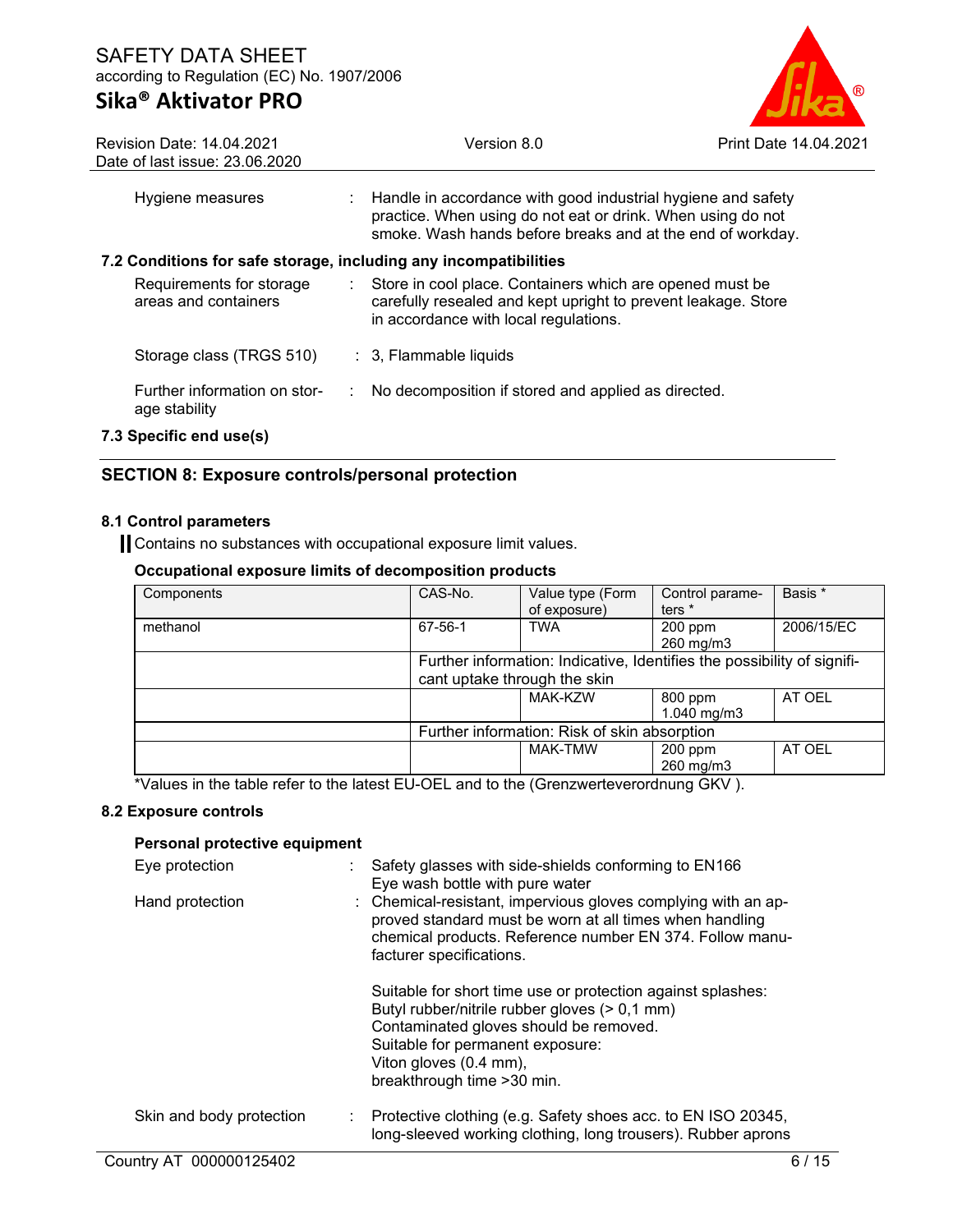| ®                     |
|-----------------------|
| Print Date 14.04.2021 |

| <b>Revision Date: 14.04.2021</b><br>Date of last issue: 23.06.2020 | Version 8.0                                                                                                                         | <b>Print Date 14.04.2021</b> |
|--------------------------------------------------------------------|-------------------------------------------------------------------------------------------------------------------------------------|------------------------------|
| Respiratory protection                                             | and protective boots are additionaly recommended for mixing<br>and stirring work.<br>: No special measures required.                |                              |
| <b>Environmental exposure controls</b>                             |                                                                                                                                     |                              |
| General advice                                                     | : Prevent product from entering drains.<br>If the product contaminates rivers and lakes or drains inform<br>respective authorities. |                              |
| <b>SECTION 9: Physical and chemical properties</b>                 |                                                                                                                                     |                              |
| 9.1 Information on basic physical and chemical properties          |                                                                                                                                     |                              |

| Physical state<br>Colour<br>Odour<br><b>Odour Threshold</b>           |                | liquid<br>colourless<br>hydrocarbon-like<br>No data available |
|-----------------------------------------------------------------------|----------------|---------------------------------------------------------------|
| pH                                                                    | t              | Not applicable substance/mixture is non-soluble (in water)    |
| Melting point/range / Freezing<br>point                               | $\mathbb{R}^2$ | No data available                                             |
| Boiling point/boiling range                                           | ÷              | > 70 °C                                                       |
| Flash point                                                           |                | ca. $-4$ °C<br>Method: closed cup                             |
| Evaporation rate                                                      |                | No data available                                             |
| Flammability (solid, gas)                                             | ÷              | No data available                                             |
| Upper explosion limit / Upper :<br>flammability limit                 |                | $7\%$ (V)                                                     |
| Lower explosion limit / Lower :<br>flammability limit                 |                | $0,6\%$ (V)                                                   |
| Vapour pressure                                                       |                | 60 <sub>hPa</sub>                                             |
| Relative vapour density                                               | ÷              | No data available                                             |
| Density                                                               |                | ca. 0,7 g/cm3 (20 °C)                                         |
| Solubility(ies)<br>Water solubility<br>Solubility in other solvents : |                | insoluble<br>No data available                                |
| Partition coefficient: n-<br>octanol/water                            |                | No data available                                             |
| Auto-ignition temperature                                             | ÷              | 200 °C                                                        |
| Decomposition temperature                                             | ÷              | No data available                                             |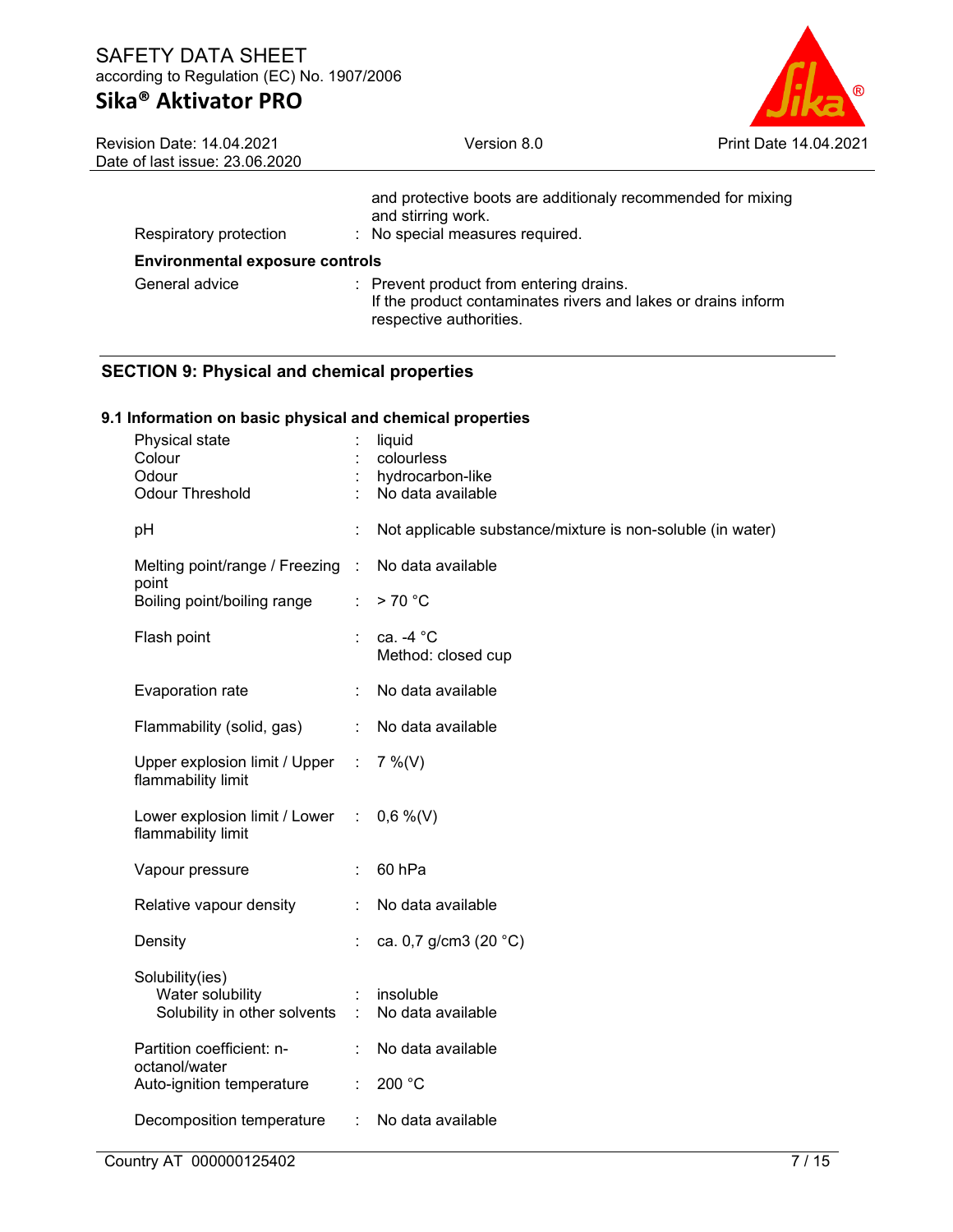# **Sika® Aktivator PRO**

Revision Date: 14.04.2021 Date of last issue: 23.06.2020



| Viscositv                   |        |                          |
|-----------------------------|--------|--------------------------|
| Viscosity, dynamic          |        | : ca. 2 mPa.s (20 °C)    |
| Viscosity, kinematic        |        | : $< 20.5$ mm2/s (40 °C) |
| <b>Explosive properties</b> | $\sim$ | No data available        |
| Oxidizing properties        |        | No data available        |

### **9.2 Other information**

No data available

### **SECTION 10: Stability and reactivity**

#### **10.1 Reactivity**

No dangerous reaction known under conditions of normal use.

#### **10.2 Chemical stability**

The product is chemically stable.

#### **10.3 Possibility of hazardous reactions**

| Hazardous reactions                             | : Stable under recommended storage conditions. |
|-------------------------------------------------|------------------------------------------------|
|                                                 | Vapours may form explosive mixture with air.   |
| 10.4 Conditions to avoid<br>Conditions to avoid | : Heat, flames and sparks.                     |
| 10.5 Incompatible materials                     |                                                |
| Materials to avoid                              | Strong oxidizing agents                        |

#### **10.6 Hazardous decomposition products**

| Hazardous decomposition | $:$ methanol |
|-------------------------|--------------|
| products                |              |

### **SECTION 11: Toxicological information**

### **11.1 Information on hazard classes as defined in Regulation (EC) No 1272/2008**

#### **Acute toxicity**

Not classified based on available information.

### **Components:**

## **bis(trimethoxysilylpropyl)amine:**

Acute oral toxicity : LD50 Oral (Rat): 3.780 mg/kg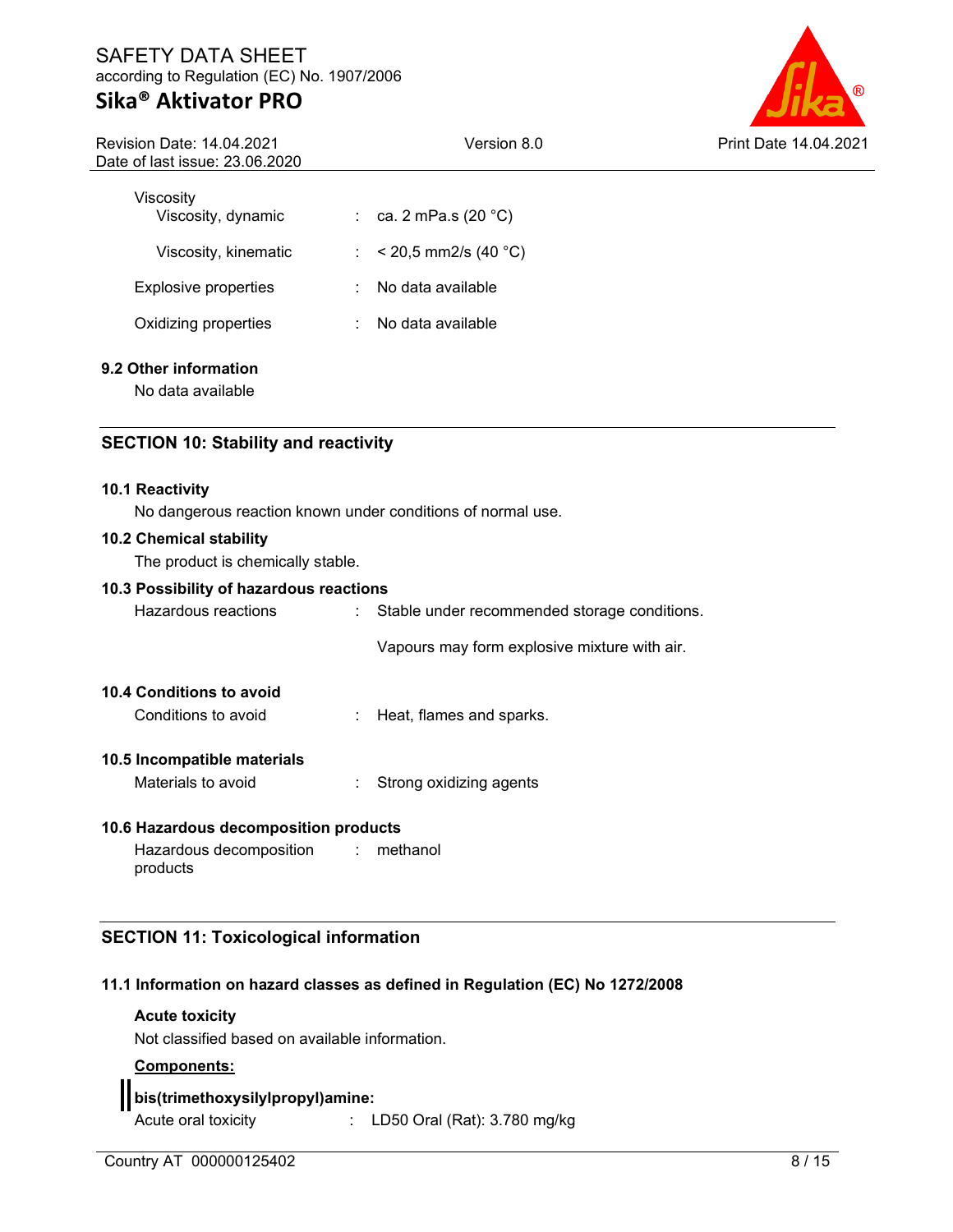

| <b>Revision Date: 14.04.2021</b><br>Date of last issue: 23.06.2020                 | Version 8.0                                                                                                                                                                                                                                                               | Print Date 1 |
|------------------------------------------------------------------------------------|---------------------------------------------------------------------------------------------------------------------------------------------------------------------------------------------------------------------------------------------------------------------------|--------------|
| Acute dermal toxicity                                                              | LD50 Dermal (Rabbit): 11.865 mg/kg<br>÷.                                                                                                                                                                                                                                  |              |
| 3-trimethoxysilylpropane-1-thiol:                                                  |                                                                                                                                                                                                                                                                           |              |
| Acute oral toxicity                                                                | LD50 Oral (Rat): 1.701 mg/kg<br>$\mathcal{L}^{\mathcal{L}}$                                                                                                                                                                                                               |              |
| Acute dermal toxicity                                                              | : LD50 Dermal (Rat): 2.583 mg/kg                                                                                                                                                                                                                                          |              |
| <b>Skin corrosion/irritation</b><br>Causes skin irritation.                        |                                                                                                                                                                                                                                                                           |              |
| Serious eye damage/eye irritation                                                  |                                                                                                                                                                                                                                                                           |              |
| Causes serious eye damage.                                                         |                                                                                                                                                                                                                                                                           |              |
| Respiratory or skin sensitisation                                                  |                                                                                                                                                                                                                                                                           |              |
| <b>Skin sensitisation</b><br>Not classified based on available information.        |                                                                                                                                                                                                                                                                           |              |
| <b>Respiratory sensitisation</b><br>Not classified based on available information. |                                                                                                                                                                                                                                                                           |              |
| <b>Germ cell mutagenicity</b><br>Not classified based on available information.    |                                                                                                                                                                                                                                                                           |              |
| Carcinogenicity<br>Not classified based on available information.                  |                                                                                                                                                                                                                                                                           |              |
| <b>Reproductive toxicity</b><br>Not classified based on available information.     |                                                                                                                                                                                                                                                                           |              |
| <b>STOT - single exposure</b><br>May cause drowsiness or dizziness.                |                                                                                                                                                                                                                                                                           |              |
| <b>STOT - repeated exposure</b><br>Not classified based on available information.  |                                                                                                                                                                                                                                                                           |              |
| <b>Aspiration toxicity</b><br>May be fatal if swallowed and enters airways.        |                                                                                                                                                                                                                                                                           |              |
| 11.2 Information on other hazards                                                  |                                                                                                                                                                                                                                                                           |              |
| <b>Endocrine disrupting properties</b>                                             |                                                                                                                                                                                                                                                                           |              |
| <b>Product:</b>                                                                    |                                                                                                                                                                                                                                                                           |              |
| Assessment                                                                         | The substance/mixture does not contain components consid-<br>ered to have endocrine disrupting properties according to<br>REACH Article 57(f) or Commission Delegated regulation<br>(EU) 2017/2100 or Commission Regulation (EU) 2018/605 at<br>levels of 0.1% or higher. |              |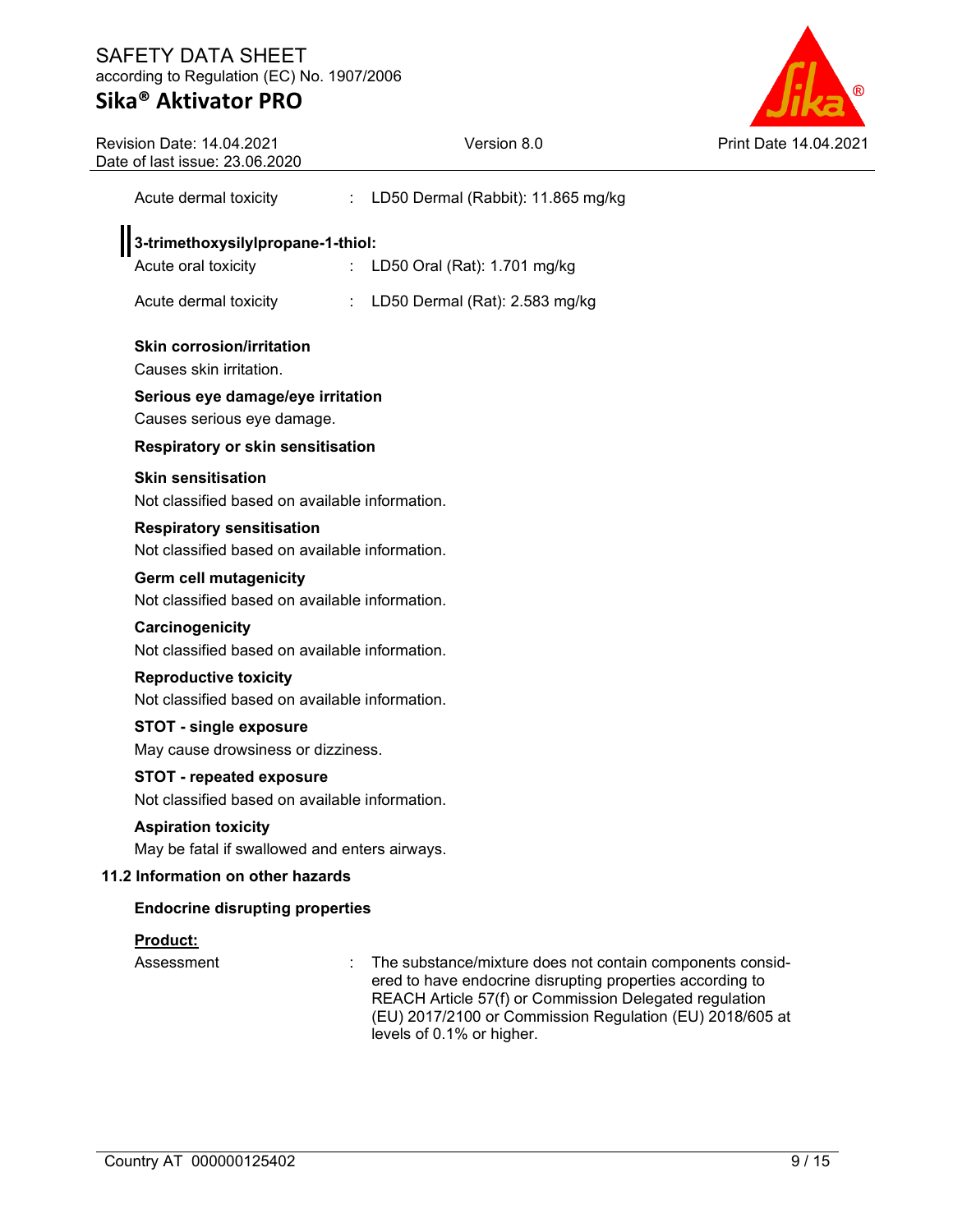Revision Date: 14.04.2021 Date of last issue: 23.06.2020 Version 8.0 Print Date 14.04.2021

# **SECTION 12: Ecological information**

# **12.1 Toxicity**

| <b>Components:</b>                                  |                                                                                                                                                                                                                                                                           |
|-----------------------------------------------------|---------------------------------------------------------------------------------------------------------------------------------------------------------------------------------------------------------------------------------------------------------------------------|
| bis(trimethoxysilylpropyl)amine:                    |                                                                                                                                                                                                                                                                           |
| Toxicity to fish                                    | LC50 (Oncorhynchus mykiss (rainbow trout)): 130 mg/l<br>Exposure time: 96 h                                                                                                                                                                                               |
|                                                     | NOEC (Oncorhynchus mykiss (rainbow trout)): 100 mg/l                                                                                                                                                                                                                      |
| aquatic invertebrates                               | Toxicity to daphnia and other : EC50 (Daphnia magna (Water flea)): > 100 mg/l<br>Exposure time: 48 h                                                                                                                                                                      |
| Toxicity to algae/aquatic<br>plants                 | : EC50 (Desmodesmus subspicatus (green algae)): > 100 mg/l<br>Exposure time: 72 h                                                                                                                                                                                         |
| 3-trimethoxysilylpropane-1-thiol:                   |                                                                                                                                                                                                                                                                           |
| Toxicity to fish                                    | LC50 (Lepomis macrochirus (Bluegill sunfish)): 12,3 mg/l<br>Exposure time: 96 h                                                                                                                                                                                           |
| aquatic invertebrates                               | Toxicity to daphnia and other : EC50 (Daphnia (water flea)): 6,7 mg/l<br>Exposure time: 48 h                                                                                                                                                                              |
| 12.2 Persistence and degradability                  |                                                                                                                                                                                                                                                                           |
| No data available                                   |                                                                                                                                                                                                                                                                           |
| 12.3 Bioaccumulative potential<br>No data available |                                                                                                                                                                                                                                                                           |
| 12.4 Mobility in soil<br>No data available          |                                                                                                                                                                                                                                                                           |
| 12.5 Results of PBT and vPvB assessment             |                                                                                                                                                                                                                                                                           |
| Product:                                            |                                                                                                                                                                                                                                                                           |
| Assessment                                          | This substance/mixture contains no components considered<br>to be either persistent, bioaccumulative and toxic (PBT), or<br>very persistent and very bioaccumulative (vPvB) at levels of<br>0.1% or higher                                                                |
| 12.6 Endocrine disrupting properties                |                                                                                                                                                                                                                                                                           |
| Product:                                            |                                                                                                                                                                                                                                                                           |
| Assessment                                          | The substance/mixture does not contain components consid-<br>ered to have endocrine disrupting properties according to<br>REACH Article 57(f) or Commission Delegated regulation<br>(EU) 2017/2100 or Commission Regulation (EU) 2018/605 at<br>levels of 0.1% or higher. |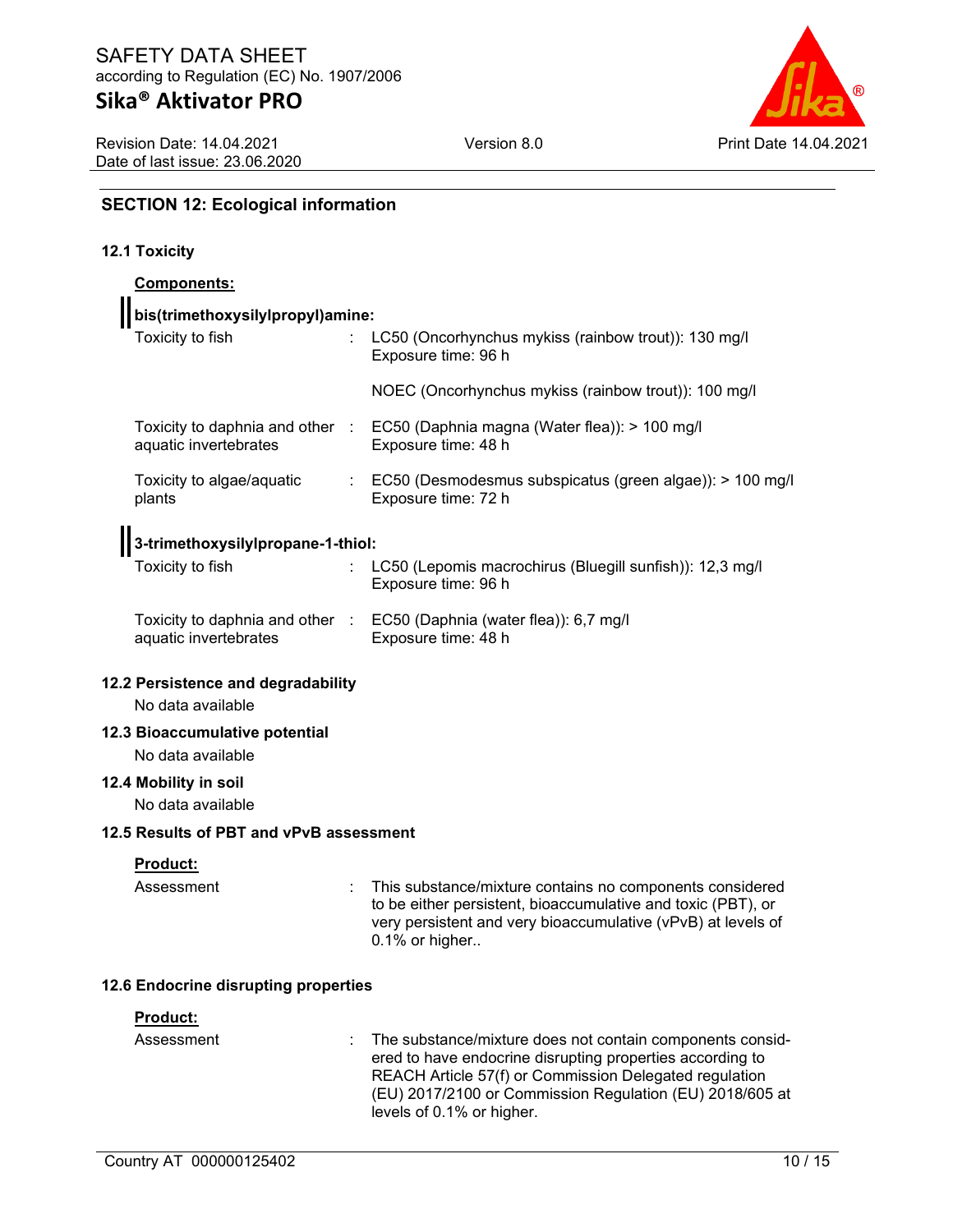Revision Date: 14.04.2021 Date of last issue: 23.06.2020



#### **12.7 Other adverse effects**

### **Product:**

| Additional ecological infor- | An environmental hazard cannot be excluded in the event of |
|------------------------------|------------------------------------------------------------|
| mation                       | unprofessional handling or disposal.                       |
|                              | Toxic to aquatic life with long lasting effects.           |

### **SECTION 13: Disposal considerations**

### **13.1 Waste treatment methods**

| Product                   | The generation of waste should be avoided or minimized<br>wherever possible.                                                                                                                                                                                                                   |
|---------------------------|------------------------------------------------------------------------------------------------------------------------------------------------------------------------------------------------------------------------------------------------------------------------------------------------|
|                           | Empty containers or liners may retain some product residues.<br>This material and its container must be disposed of in a safe<br>way.                                                                                                                                                          |
|                           | Dispose of surplus and non-recyclable products via a licensed<br>waste disposal contractor.                                                                                                                                                                                                    |
|                           | Disposal of this product, solutions and any by-products should<br>at all times comply with the requirements of environmental<br>protection and waste disposal legislation and any regional<br>local authority requirements.<br>Avoid dispersal of spilled material and runoff and contact with |
|                           | soil, waterways, drains and sewers.                                                                                                                                                                                                                                                            |
| Austria - Waste catalogue | : 55370                                                                                                                                                                                                                                                                                        |
| Contaminated packaging    | Completely emptied packagings can be given for recycling.<br>Packaging containing remains of dangerous substances, as<br>well as packagings disposed of remains can be unharmed<br>eliminated in accordance with the regulations.                                                              |
|                           | 15 01 10* packaging containing residues of or contaminated<br>by dangerous substances                                                                                                                                                                                                          |

### **SECTION 14: Transport information**

| 14.1 UN number               |                  |                                      |
|------------------------------|------------------|--------------------------------------|
| <b>ADR</b>                   | ۰                | UN 1866                              |
| <b>IMDG</b>                  | ٠                | UN 1866                              |
| IATA                         | ٠                | <b>UN 1866</b>                       |
| 14.2 UN proper shipping name |                  |                                      |
| <b>ADR</b>                   | <b>Participa</b> | <b>RESIN SOLUTION</b>                |
| <b>IMDG</b>                  | ÷.               | <b>RESIN SOLUTION</b><br>(n-heptane) |
| IATA                         |                  | Resin solution                       |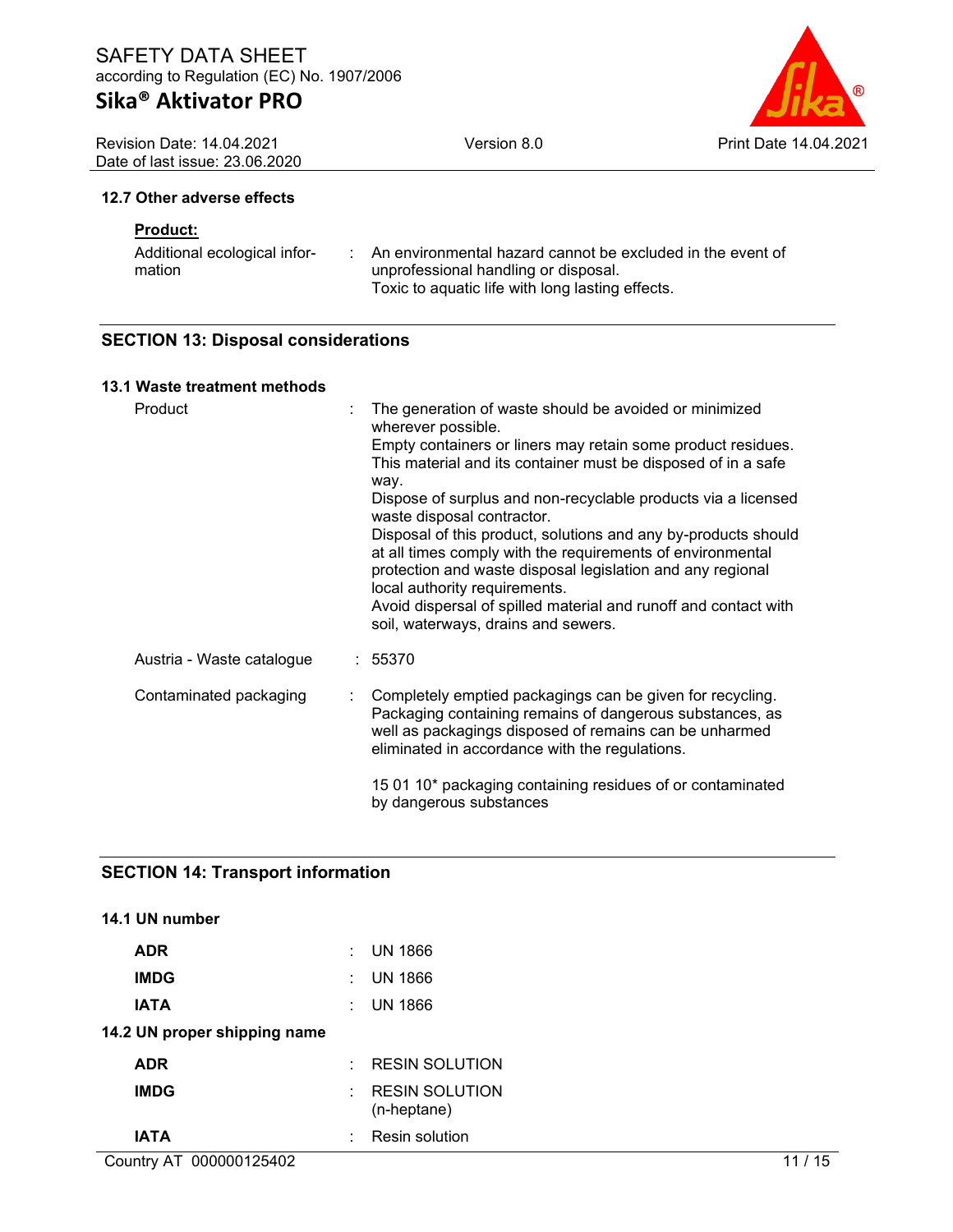Revision Date: 14.04.2021 Date of last issue: 23.06.2020



### **14.3 Transport hazard class(es)**

| <b>ADR</b>                                                                                                                            |     | 3                                                            |
|---------------------------------------------------------------------------------------------------------------------------------------|-----|--------------------------------------------------------------|
| <b>IMDG</b>                                                                                                                           |     | 3                                                            |
| <b>IATA</b>                                                                                                                           | e i | 3                                                            |
| 14.4 Packing group                                                                                                                    |     |                                                              |
| <b>ADR</b><br>Packing group<br><b>Classification Code</b><br><b>Hazard Identification Number</b><br>Labels<br>Tunnel restriction code |     | - 11<br>$:$ F1<br>: 33<br>$\overline{\mathbf{3}}$<br>: (D/E) |
| <b>IMDG</b><br>Packing group<br>Labels<br>EmS Code                                                                                    |     | - 11<br>: 3<br>: $F-E$ , S-E                                 |
| <b>IATA (Cargo)</b><br>Packing instruction (cargo<br>aircraft)<br>Packing instruction (LQ)<br>Packing group<br>Labels                 | t.  | 364<br>Y341<br>$\mathbf{H}$<br>Flammable Liquids             |
| <b>IATA (Passenger)</b><br>Packing instruction (passen-<br>ger aircraft)<br>Packing instruction (LQ)<br>Packing group<br>Labels       | t.  | 353<br>Y341<br>H<br>Flammable Liquids                        |
| <b>14.5 Environmental hazards</b>                                                                                                     |     |                                                              |
|                                                                                                                                       |     |                                                              |

| ADR<br>Environmentally hazardous                     | ves |
|------------------------------------------------------|-----|
| <b>IMDG</b><br>Marine pollutant                      | yes |
| <b>IATA (Passenger)</b><br>Environmentally hazardous | ves |
| <b>IATA (Cargo)</b><br>Environmentally hazardous     | es  |

#### **14.6 Special precautions for user**

The transport classification(s) provided herein are for informational purposes only, and solely based upon the properties of the unpackaged material as it is described within this Safety Data Sheet. Transportation classifications may vary by mode of transportation, package sizes, and variations in regional or country regulations.

### **14.7 Transport in bulk according to Annex II of Marpol and the IBC Code**

Not applicable for product as supplied.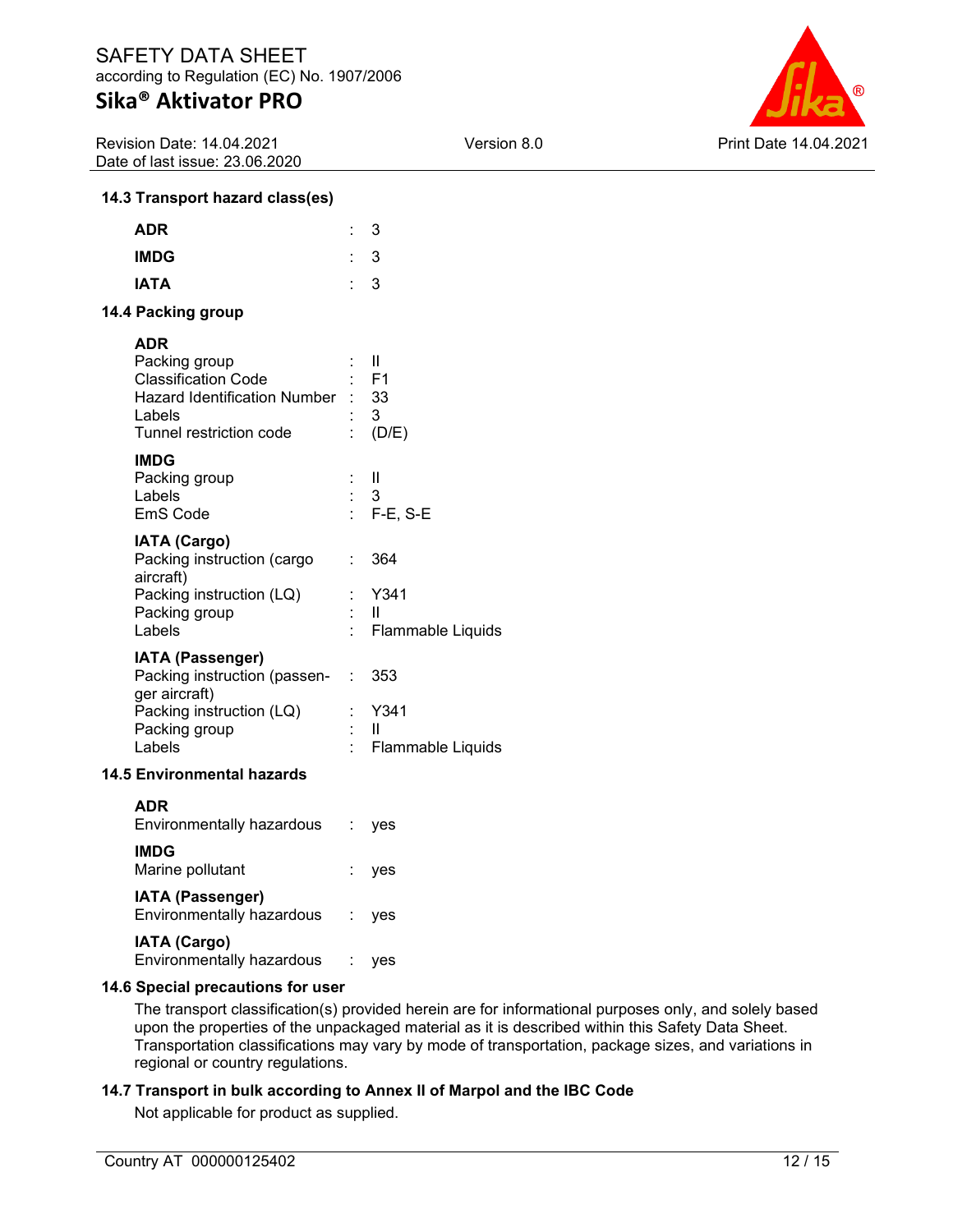Revision Date: 14.04.2021 Date of last issue: 23.06.2020



# **SECTION 15: Regulatory information**

|                                                                                                                                                                                                                                                                                                                                                                                                                                                                                                                                                                                                                |                                                                                                           | 15.1 Safety, health and environmental regulations/legislation specific for the substance or mixture                                                                                                                                                                              |
|----------------------------------------------------------------------------------------------------------------------------------------------------------------------------------------------------------------------------------------------------------------------------------------------------------------------------------------------------------------------------------------------------------------------------------------------------------------------------------------------------------------------------------------------------------------------------------------------------------------|-----------------------------------------------------------------------------------------------------------|----------------------------------------------------------------------------------------------------------------------------------------------------------------------------------------------------------------------------------------------------------------------------------|
| REACH - Restrictions on the manufacture, placing on<br>the market and use of certain dangerous substances,<br>preparations and articles (Annex XVII)                                                                                                                                                                                                                                                                                                                                                                                                                                                           |                                                                                                           | Conditions of restriction for the fol-<br>lowing entries should be considered:<br>Number on list 3                                                                                                                                                                               |
| International Chemical Weapons Convention (CWC)<br><b>Schedules of Toxic Chemicals and Precursors</b><br>REACH - Candidate List of Substances of Very High<br>Concern for Authorisation (Article 59).<br>REACH - List of substances subject to authorisation<br>(Annex XIV)<br>Regulation (EC) No 1005/2009 on substances that de-<br>plete the ozone layer<br>Regulation (EU) 2019/1021 on persistent organic pollu-<br>tants (recast)<br>Regulation (EC) No 649/2012 of the European Parlia-<br>ment and the Council concerning the export and import<br>of dangerous chemicals<br><b>REACH Information:</b> | All substances contained in our Products are                                                              | Not applicable<br>None of the components are listed<br>$(=>0.1\%).$<br>Not applicable<br>Not applicable<br>Not applicable<br>Not applicable<br>÷                                                                                                                                 |
|                                                                                                                                                                                                                                                                                                                                                                                                                                                                                                                                                                                                                | - registered by us, and/or<br>- excluded from the regulation, and/or<br>- exempted from the registration. | - registered by our upstream suppliers, and/or                                                                                                                                                                                                                                   |
| Risk classification according<br>to VbF                                                                                                                                                                                                                                                                                                                                                                                                                                                                                                                                                                        | Specially dangerous flammable liquids                                                                     | A I: Flash point less than 21 °C, at 15 °C not miscible in water                                                                                                                                                                                                                 |
| jor-accident hazards involving dangerous substances.<br>P <sub>5c</sub>                                                                                                                                                                                                                                                                                                                                                                                                                                                                                                                                        | <b>FLAMMABLE LIQUIDS</b>                                                                                  | Seveso III: Directive 2012/18/EU of the European Parliament and of the Council on the control of ma-                                                                                                                                                                             |
| E2                                                                                                                                                                                                                                                                                                                                                                                                                                                                                                                                                                                                             | ENVIRONMENTAL HAZARDS                                                                                     |                                                                                                                                                                                                                                                                                  |
| Water contaminating class<br>(Germany)                                                                                                                                                                                                                                                                                                                                                                                                                                                                                                                                                                         | WGK 2 obviously hazardous to water                                                                        | Classification according to AwSV, Annex 1 (5.2)                                                                                                                                                                                                                                  |
| Volatile organic compounds                                                                                                                                                                                                                                                                                                                                                                                                                                                                                                                                                                                     | (VOCV)                                                                                                    | Law on the incentive tax for volatile organic compounds<br>Volatile organic compounds (VOC) content: 95 %<br>Directive 2010/75/EU of 24 November 2010 on industrial<br>emissions (integrated pollution prevention and control)<br>Volatile organic compounds (VOC) content: 95 % |
| Productcode                                                                                                                                                                                                                                                                                                                                                                                                                                                                                                                                                                                                    | M-VM04                                                                                                    |                                                                                                                                                                                                                                                                                  |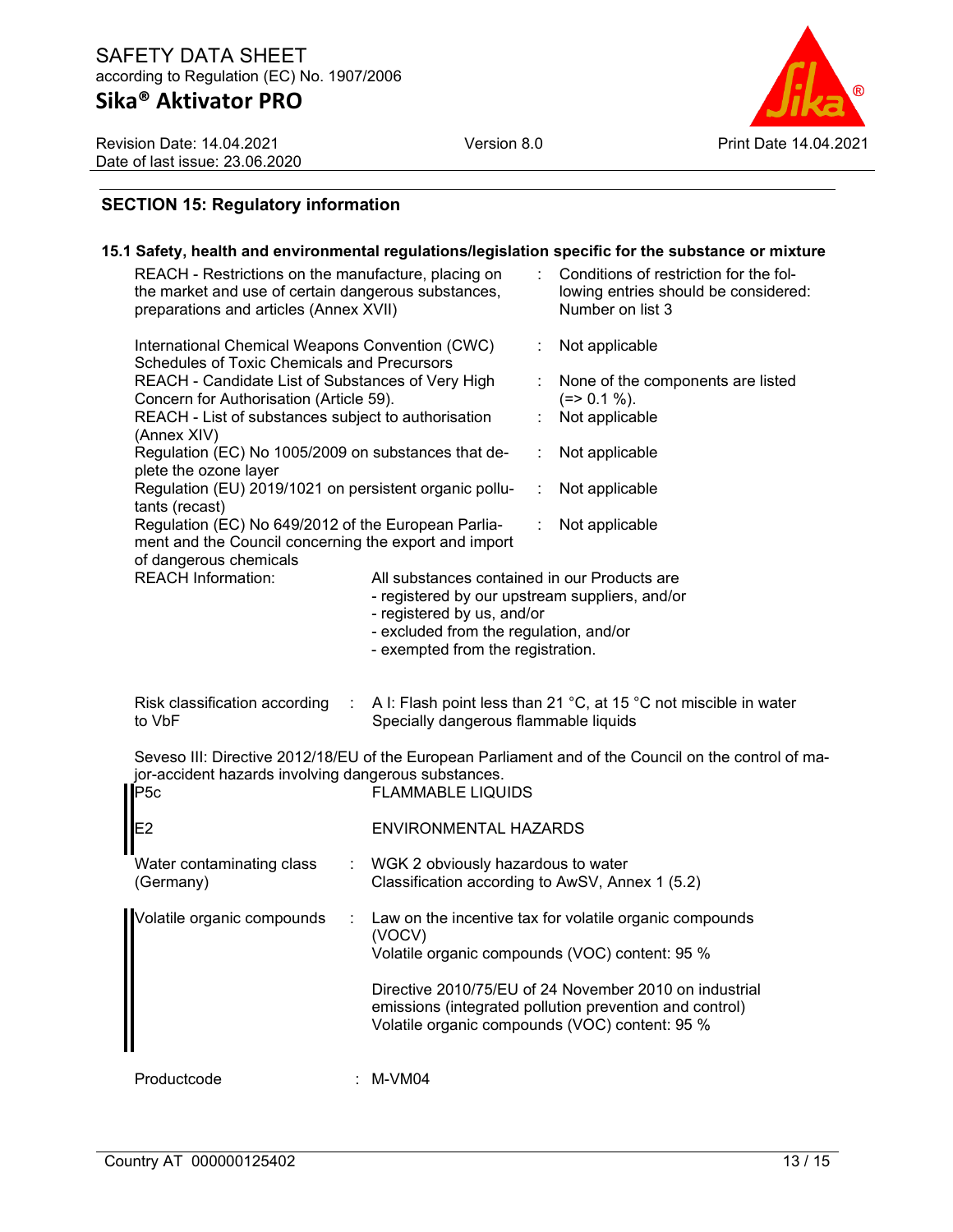# **Sika® Aktivator PRO**

Revision Date: 14.04.2021 Date of last issue: 23.06.2020



### **15.2 Chemical safety assessment**

No Chemical Safety Assessment has been carried out for this mixture by the supplier.

### **SECTION 16: Other information**

# **Full text of H-Statements**

| H302<br>Harmful if swallowed.<br>H304<br>May be fatal if swallowed and enters airways.<br>H315<br>Causes skin irritation.<br>H317<br>May cause an allergic skin reaction.<br>H318<br>Causes serious eye damage.<br>H336<br>May cause drowsiness or dizziness.<br>H411<br>Toxic to aquatic life with long lasting effects.<br><b>Full text of other abbreviations</b><br>Acute Tox.<br>Acute toxicity<br>Aquatic Chronic<br>Long-term (chronic) aquatic hazard<br>Asp. Tox.<br>Aspiration hazard |
|-------------------------------------------------------------------------------------------------------------------------------------------------------------------------------------------------------------------------------------------------------------------------------------------------------------------------------------------------------------------------------------------------------------------------------------------------------------------------------------------------|
|                                                                                                                                                                                                                                                                                                                                                                                                                                                                                                 |
|                                                                                                                                                                                                                                                                                                                                                                                                                                                                                                 |
|                                                                                                                                                                                                                                                                                                                                                                                                                                                                                                 |
|                                                                                                                                                                                                                                                                                                                                                                                                                                                                                                 |
|                                                                                                                                                                                                                                                                                                                                                                                                                                                                                                 |
|                                                                                                                                                                                                                                                                                                                                                                                                                                                                                                 |
|                                                                                                                                                                                                                                                                                                                                                                                                                                                                                                 |
|                                                                                                                                                                                                                                                                                                                                                                                                                                                                                                 |
|                                                                                                                                                                                                                                                                                                                                                                                                                                                                                                 |
|                                                                                                                                                                                                                                                                                                                                                                                                                                                                                                 |
|                                                                                                                                                                                                                                                                                                                                                                                                                                                                                                 |
| Eye Dam.<br>Serious eye damage                                                                                                                                                                                                                                                                                                                                                                                                                                                                  |
| Flam. Liq.<br>Flammable liquids                                                                                                                                                                                                                                                                                                                                                                                                                                                                 |
| Skin Irrit.<br><b>Skin irritation</b>                                                                                                                                                                                                                                                                                                                                                                                                                                                           |
| Skin Sens.<br>Skin sensitisation                                                                                                                                                                                                                                                                                                                                                                                                                                                                |
| STOT SE<br>Specific target organ toxicity - single exposure                                                                                                                                                                                                                                                                                                                                                                                                                                     |
| Europe. Indicative occupational exposure limit values<br>2006/15/EC                                                                                                                                                                                                                                                                                                                                                                                                                             |
| AT OEL<br>Austria. Limit values regulation - Annex I: Substance list                                                                                                                                                                                                                                                                                                                                                                                                                            |
| 2006/15/EC / TWA<br>Limit Value - eight hours                                                                                                                                                                                                                                                                                                                                                                                                                                                   |
| AT OEL / MAK-TMW<br><b>Time Weighted Average</b>                                                                                                                                                                                                                                                                                                                                                                                                                                                |
| AT OEL / MAK-KZW<br>Short Term Exposure Limit                                                                                                                                                                                                                                                                                                                                                                                                                                                   |
| European Agreement concerning the International Carriage of<br>ADR.                                                                                                                                                                                                                                                                                                                                                                                                                             |
| Dangerous Goods by Road                                                                                                                                                                                                                                                                                                                                                                                                                                                                         |
| <b>Chemical Abstracts Service</b><br>CAS                                                                                                                                                                                                                                                                                                                                                                                                                                                        |
| Derived no-effect level<br><b>DNEL</b>                                                                                                                                                                                                                                                                                                                                                                                                                                                          |
| EC50<br>Half maximal effective concentration                                                                                                                                                                                                                                                                                                                                                                                                                                                    |
| <b>GHS</b><br><b>Globally Harmonized System</b>                                                                                                                                                                                                                                                                                                                                                                                                                                                 |
| <b>IATA</b><br>International Air Transport Association                                                                                                                                                                                                                                                                                                                                                                                                                                          |
| <b>IMDG</b><br>International Maritime Code for Dangerous Goods                                                                                                                                                                                                                                                                                                                                                                                                                                  |
| LD50<br>Median lethal dosis (the amount of a material, given all at                                                                                                                                                                                                                                                                                                                                                                                                                             |
| once, which causes the death of 50% (one half) of a group of                                                                                                                                                                                                                                                                                                                                                                                                                                    |
| test animals)                                                                                                                                                                                                                                                                                                                                                                                                                                                                                   |
| LC50<br>Median lethal concentration (concentrations of the chemical in                                                                                                                                                                                                                                                                                                                                                                                                                          |
| air that kills 50% of the test animals during the observation                                                                                                                                                                                                                                                                                                                                                                                                                                   |
| period)                                                                                                                                                                                                                                                                                                                                                                                                                                                                                         |
| <b>MARPOL</b><br>International Convention for the Prevention of Pollution from                                                                                                                                                                                                                                                                                                                                                                                                                  |
| Ships, 1973 as modified by the Protocol of 1978                                                                                                                                                                                                                                                                                                                                                                                                                                                 |
| Occupational Exposure Limit<br>OEL                                                                                                                                                                                                                                                                                                                                                                                                                                                              |
| <b>PBT</b><br>Persistent, bioaccumulative and toxic                                                                                                                                                                                                                                                                                                                                                                                                                                             |
|                                                                                                                                                                                                                                                                                                                                                                                                                                                                                                 |
|                                                                                                                                                                                                                                                                                                                                                                                                                                                                                                 |
| <b>PNEC</b><br>Predicted no effect concentration                                                                                                                                                                                                                                                                                                                                                                                                                                                |
| <b>REACH</b><br>Regulation (EC) No 1907/2006 of the European Parliament<br>and of the Council of 18 December 2006 concerning the Reg-                                                                                                                                                                                                                                                                                                                                                           |